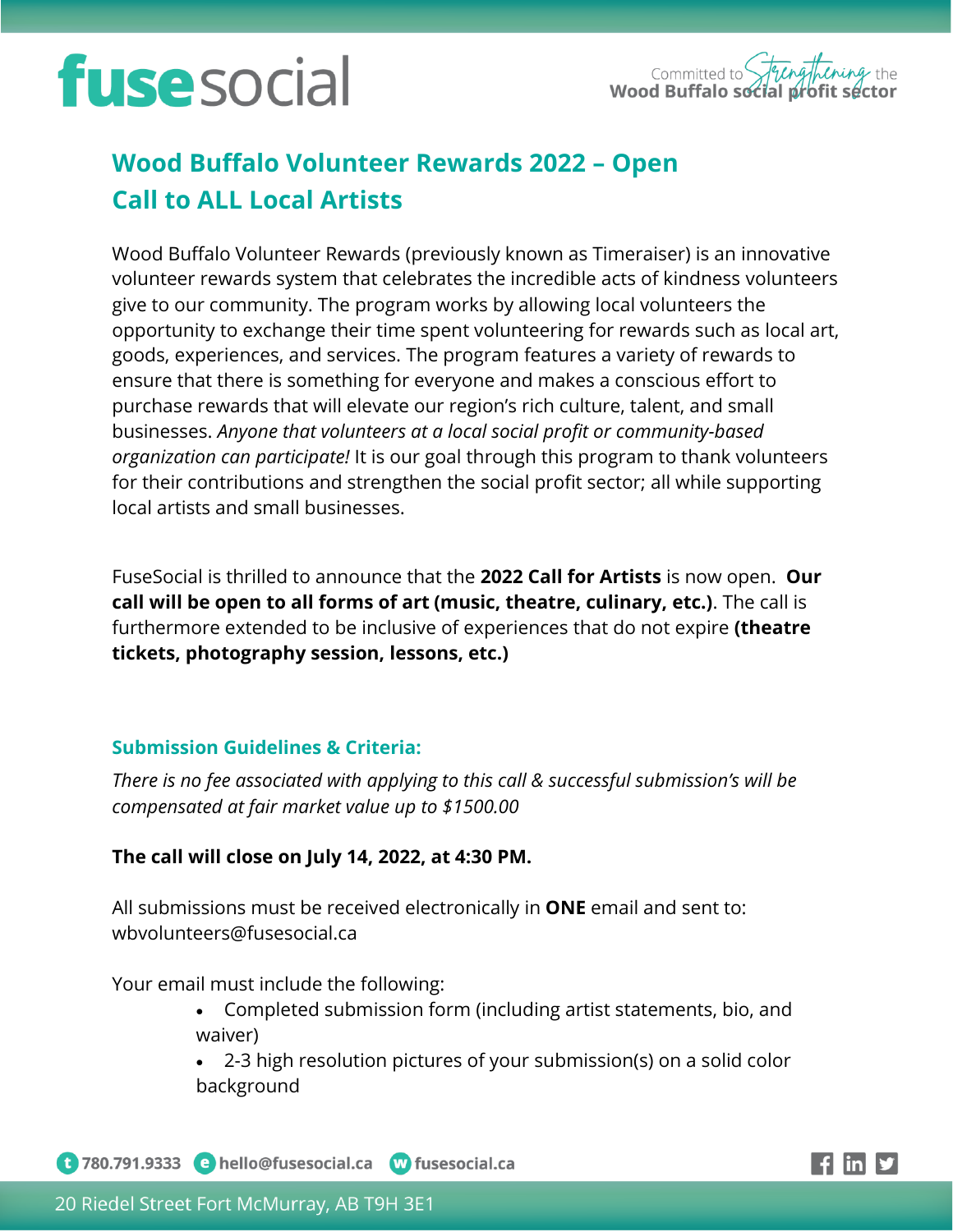# **fuse** social

• For submissions that are not 2D/3D please include full details on your proposal (Ex: Photography Session – 30-minute session with 5 edited digital images)

### **Submission Requirements for Wood Buffalo Volunteer Rewards**

### *Please read carefully*

- Applicants must be residents of Wood Buffalo
- Applicants must be 18 years of age and older
- Maximum three (3) pieces entered per artist may be submitted for consideration
- All pieces must be recent; created within the last 2 years (2020+)
- Works must be made independently, without guidance or instruction (*Artworks made during a workshop or class are not eligible*)
- All pieces must be original; no copies or prints permitted
- The artwork provided is the original artwork and is the sole intellectual property of the artist, with no copyright infringements. Please refer to the Canadian Intellectual Property Office website link for clarification on copyright: [http://www.ic.gc.ca/eic/site/cipointernet](http://www.ic.gc.ca/eic/site/cipointernet-internetopic.nsf/eng/h_wr00003.html)[internetopic.nsf/eng/h\\_wr00003.html](http://www.ic.gc.ca/eic/site/cipointernet-internetopic.nsf/eng/h_wr00003.html)

#### *Questions regarding what constitutes original artwork? Please contact Liana Wheeldon at liana@artscouncilwb.ca for further support.*

#### *Further Requirements:*

- All artworks must be ready to hang (wire setting 1/3 from the top of the artwork, no saw tooth hangers)
- All pieces must be framed and signed (stretched canvas must have finished painted edges, no staples showing and artwork on various papers must be in a frame with glass front)
- Artist sets the price of their submission and price must include framing and any/all expenses required to deliver the submission. It should also include any taxes (up to a maximum of \$1,500)
- Any type of experience (tickets, lessons, culinary, etc.) submitted must not have an expiration date

1 780.791.9333 e hello@fusesocial.ca W fusesocial.ca